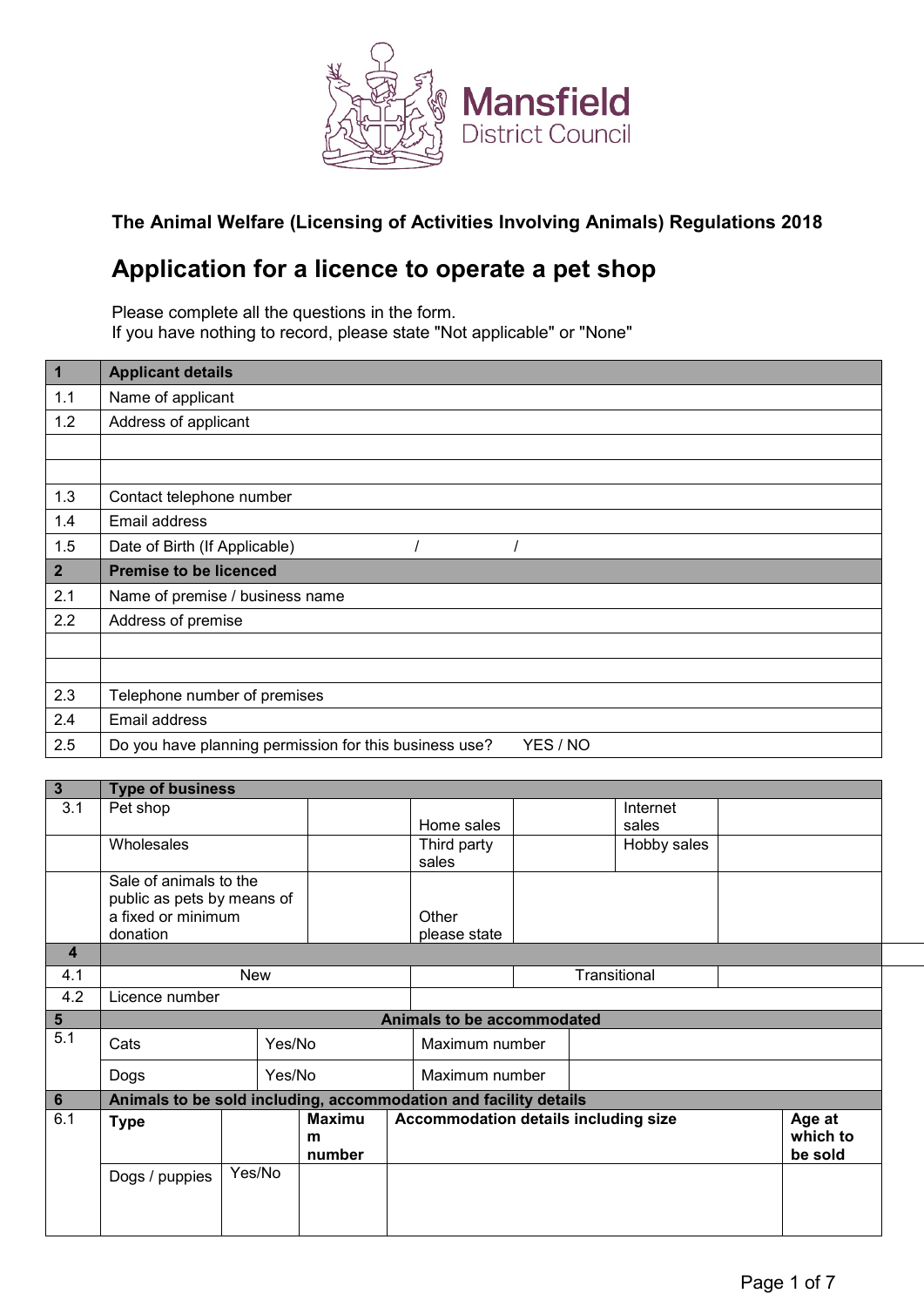| Cats /kittens                 | Yes/No |  |  |
|-------------------------------|--------|--|--|
|                               |        |  |  |
|                               |        |  |  |
|                               |        |  |  |
| Chipmunks                     | Yes/No |  |  |
|                               |        |  |  |
|                               |        |  |  |
|                               |        |  |  |
|                               |        |  |  |
| Rabbits &                     | Yes/No |  |  |
| cavies                        |        |  |  |
|                               |        |  |  |
|                               |        |  |  |
|                               |        |  |  |
| Hamsters                      | Yes/No |  |  |
|                               |        |  |  |
|                               |        |  |  |
|                               |        |  |  |
|                               |        |  |  |
|                               | Yes/No |  |  |
| Rats, mice &<br>gerbils       |        |  |  |
|                               |        |  |  |
|                               |        |  |  |
|                               |        |  |  |
|                               |        |  |  |
| Larger                        | Yes/No |  |  |
| domesticated<br>mammals, e.g. |        |  |  |
| goats, pot-<br>bellied pigs   |        |  |  |
|                               |        |  |  |
|                               |        |  |  |
| Primates e.g.<br>marmosets    | Yes/No |  |  |
|                               |        |  |  |
|                               |        |  |  |
|                               |        |  |  |
|                               |        |  |  |
| Parrots,                      | Yes/No |  |  |
| parakeets and                 |        |  |  |
| macaws                        |        |  |  |
|                               |        |  |  |
|                               |        |  |  |
|                               |        |  |  |
| Pigeons                       | Yes/No |  |  |
|                               |        |  |  |
|                               |        |  |  |
|                               |        |  |  |
|                               |        |  |  |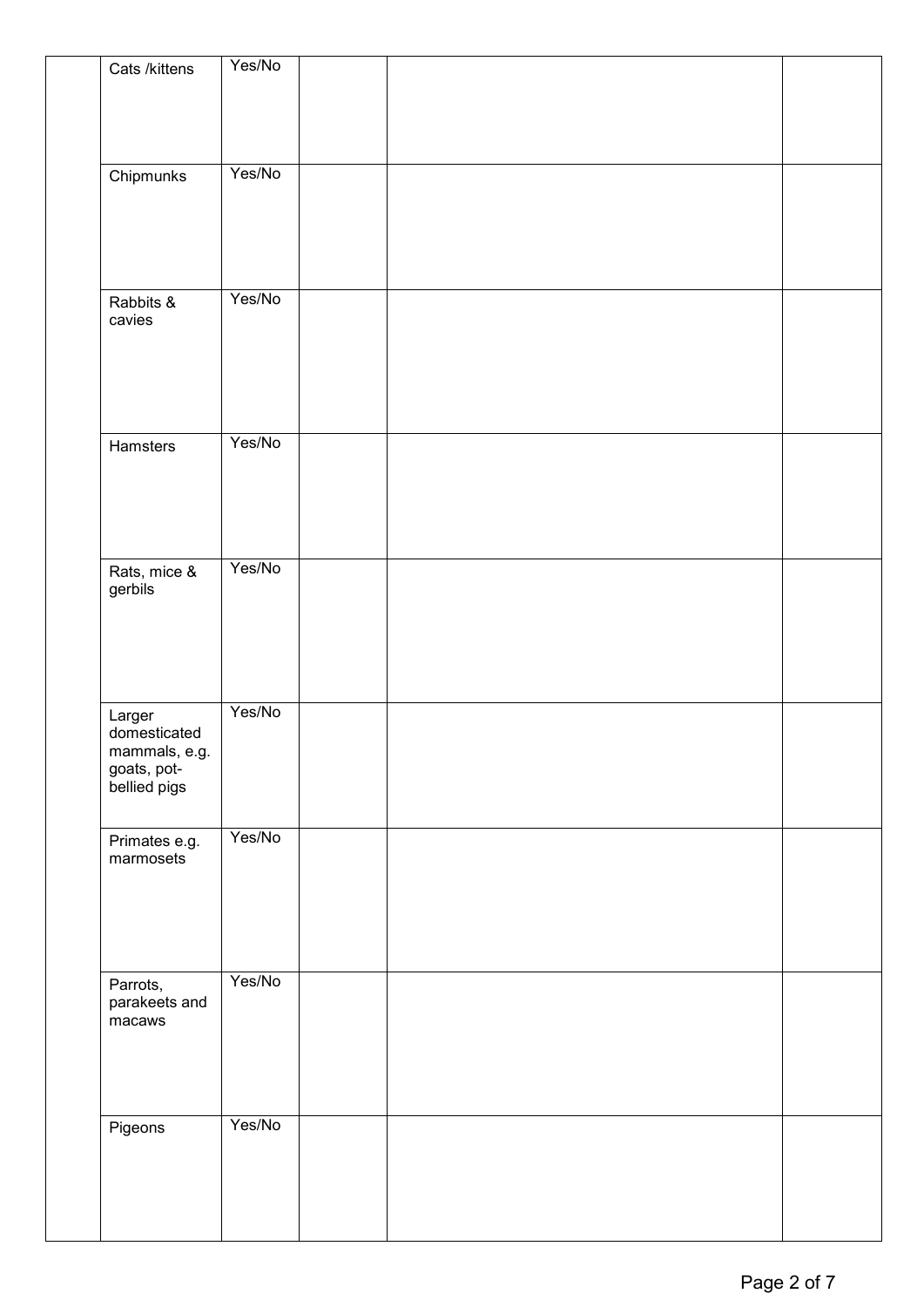|     | Other large<br>birds (please<br>specify)            | Yes/No |  |  |  |
|-----|-----------------------------------------------------|--------|--|--|--|
|     | Budgerigars,<br>finches and<br>other small<br>birds | Yes/No |  |  |  |
|     | Tortoises                                           | Yes/No |  |  |  |
|     | Snakes and<br>lizards                               | Yes/No |  |  |  |
|     | <b>Tropical fish</b>                                | Yes/No |  |  |  |
|     | Marine fish                                         | Yes/No |  |  |  |
|     | Cold water fish                                     | Yes/No |  |  |  |
|     | Any other<br>species<br>(please<br>specify)         | Yes/No |  |  |  |
| 6.2 | Exercise facilities and<br>arrangements             |        |  |  |  |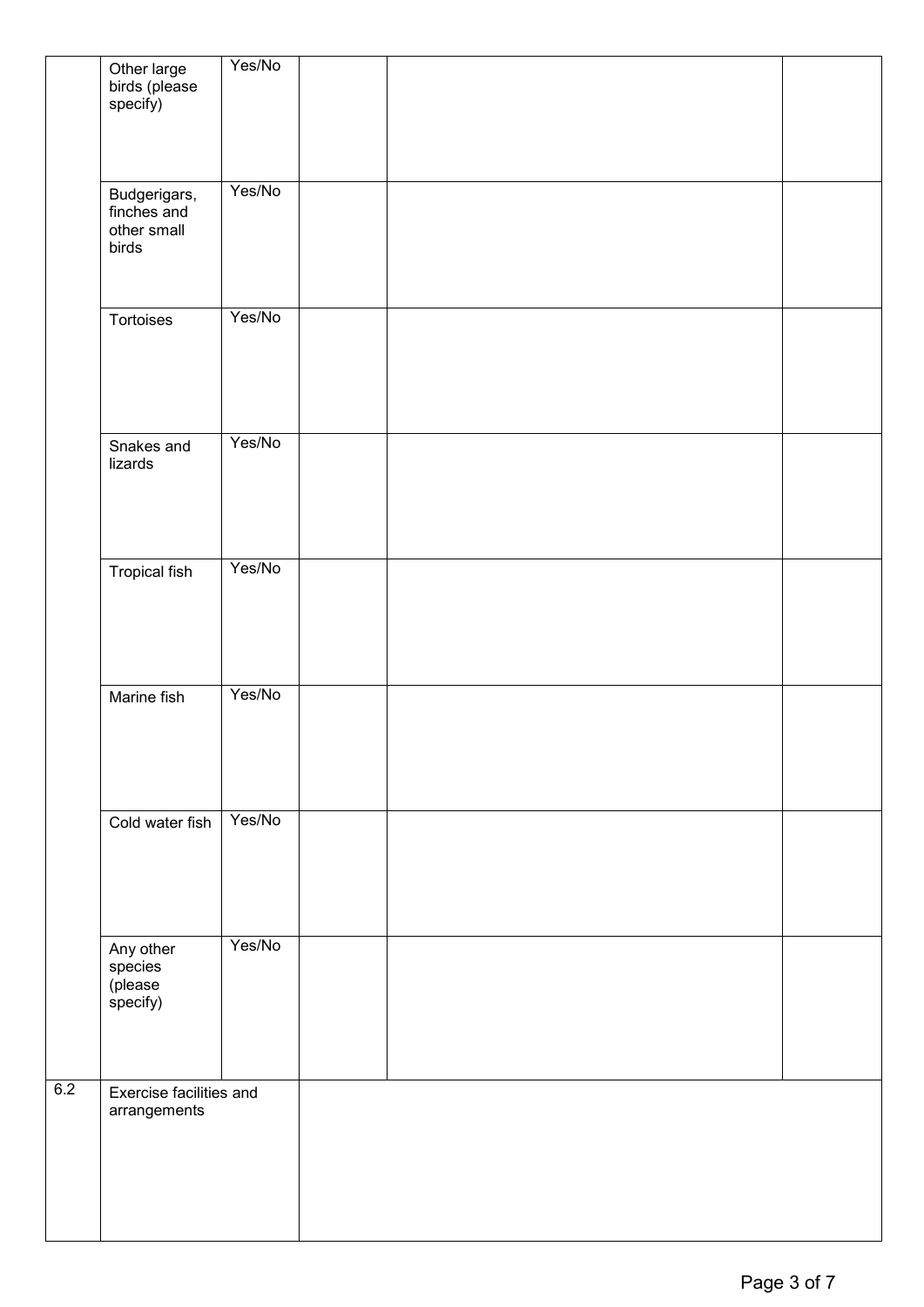| 6.3              | Water supply (private or<br>public, hot and cold<br>supply)                                         |  |
|------------------|-----------------------------------------------------------------------------------------------------|--|
| 6.4              | Facilities for food storage<br>& preparation                                                        |  |
| $\overline{6.5}$ | Arrangements for disposal<br>of excreta, bedding and<br>other waste material<br>(domestic or trade) |  |
| 6.6              | Details of isolation<br>facilities for the control of<br>infectious diseases                        |  |
| 6.7              | Fire<br>precautions/equipment<br>and arrangements in the<br>case of fire                            |  |
| 6.8              | Do you keep and maintain<br>a register of animals?                                                  |  |
| 6.9              | How do you propose to<br>minimise disturbance from<br>noise?                                        |  |
| 6.10             | Number of staff<br>employed. Please provide<br>written training policy for<br>all staff.            |  |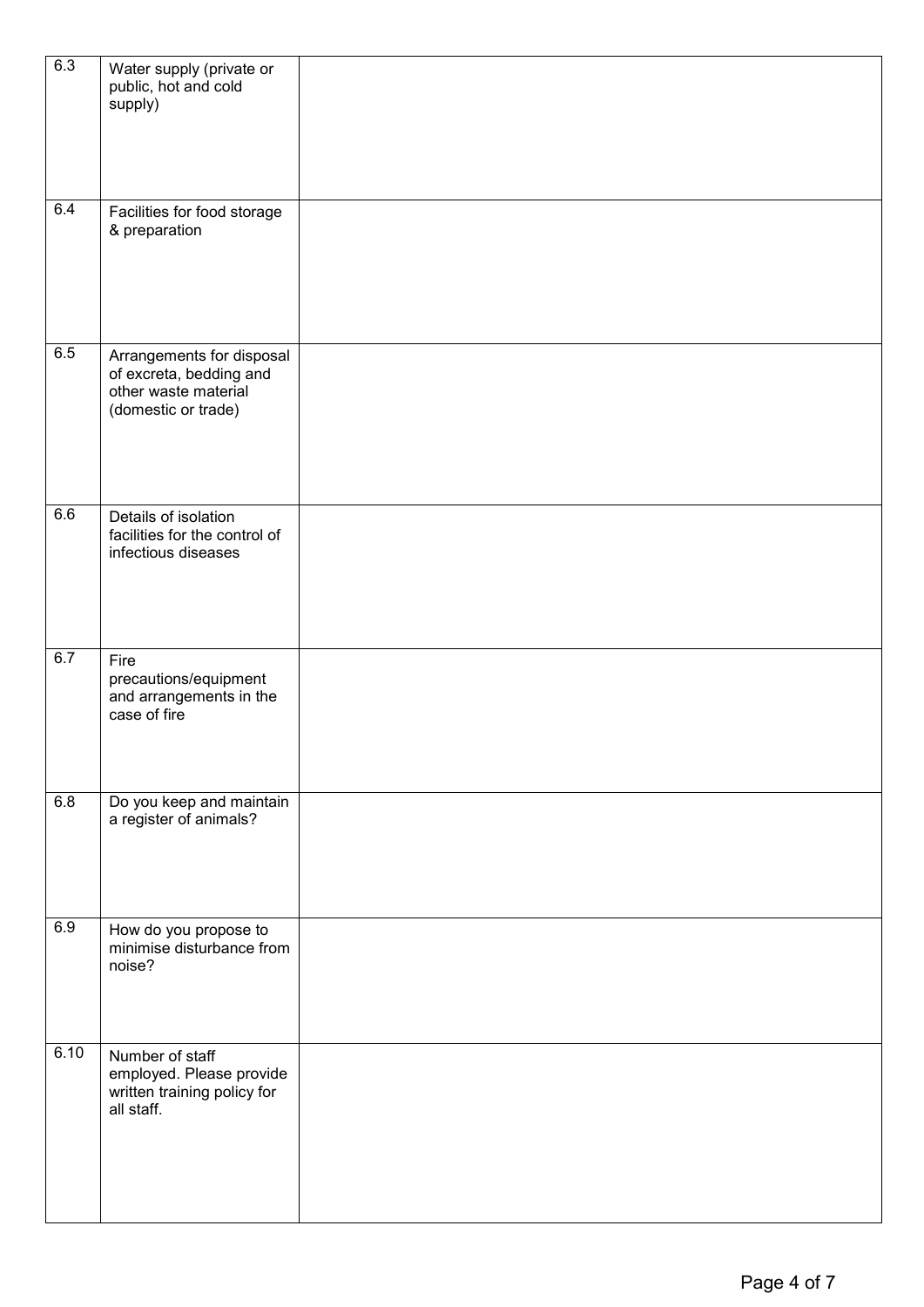| l 7 | <b>Veterinary surgeon</b>        |  |
|-----|----------------------------------|--|
| 7.1 | Name of usual veterinary surgeon |  |
| 7.2 | Company name                     |  |
| 7.3 | Address                          |  |
| 7.4 | Telephone number                 |  |
| 7.5 | Email address                    |  |

| $\boxed{8}$ | <b>Emergency key holder</b>          |          |
|-------------|--------------------------------------|----------|
| 8.1         | Do you have an emergency key holder? | Yes / No |
| 8.2         | Name                                 |          |
| 8.3         | Position/job title                   |          |
| 8.4         | Address                              |          |
| 8.5         | Daytime telephone number             |          |
| 8.6         | Evening/other telephone number       |          |
| 8.7         | Email address                        |          |

| -9  | <b>Public liability insurance</b>                                  |                                                                                                         |
|-----|--------------------------------------------------------------------|---------------------------------------------------------------------------------------------------------|
| 9.1 | Do you have public liability insurance?                            | Yes/No<br>If yes, please provide details of the policy and<br>send a copy in with your application form |
| 9.2 | Insurance company                                                  |                                                                                                         |
| 9.3 | Policy number                                                      |                                                                                                         |
| 9.4 | Period of cover                                                    |                                                                                                         |
| 9.5 | Amount of cover (£m)                                               |                                                                                                         |
| 9.6 | Please state what steps you are taking to obtain<br>such insurance |                                                                                                         |

| 10   | <b>Disqualifications and convictions</b>                                                                                                                           |          |  |
|------|--------------------------------------------------------------------------------------------------------------------------------------------------------------------|----------|--|
|      | Has the applicant, or any person who will have control or management of the establishment, ever been<br>disqualified from:                                         |          |  |
| 10.1 | Keeping a pet shop?                                                                                                                                                | Yes/No   |  |
| 10.2 | Keeping a dog?                                                                                                                                                     | Yes / No |  |
| 10.3 | Keeping an animal boarding establishment?                                                                                                                          | Yes/No   |  |
| 10.4 | Keeping a riding establishment?                                                                                                                                    | Yes/No   |  |
| 10.5 | Having custody of animals?                                                                                                                                         | Yes/No   |  |
| 10.6 | Has the applicant, or any person who will have control or<br>management of the establishment, been convicted of any<br>offences under the Animal Welfare Act 2006? | Yes/No   |  |
| 10.7 | Has the applicant, or any person who will have control or<br>management of the establishment, ever had a licence<br>refused, revoked or cancelled?                 | Yes / No |  |
| 10.8 | If yes to any of these questions, please provide details,                                                                                                          |          |  |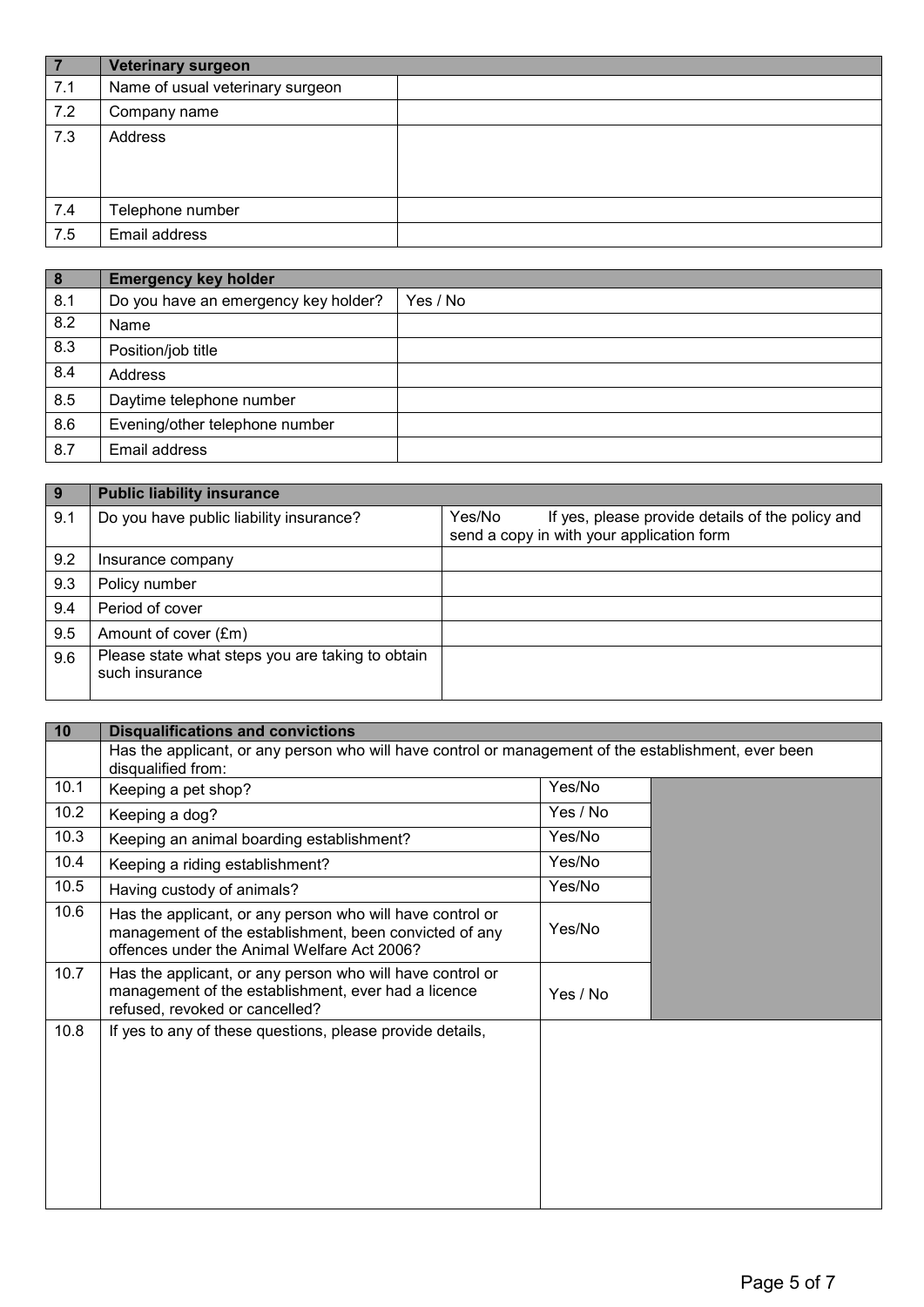| 11   | <b>Additional details</b>                                                                                                        |                                 |  |  |  |
|------|----------------------------------------------------------------------------------------------------------------------------------|---------------------------------|--|--|--|
|      | Please check local guidance notes and conditions for any additional information which may be required                            |                                 |  |  |  |
| 11.1 | Additional information which is required or may be<br>relevant to the application:                                               | Copy provided with application: |  |  |  |
|      | Written staff training policy                                                                                                    | Yes/no                          |  |  |  |
|      | Written procedures for:                                                                                                          |                                 |  |  |  |
|      | Feeding regimes                                                                                                                  | Yes/no                          |  |  |  |
|      | Cleaning regimes                                                                                                                 | Yes/no                          |  |  |  |
|      | Transportation                                                                                                                   | Yes/no                          |  |  |  |
|      | Prevention and control of spread of disease                                                                                      | Yes/no                          |  |  |  |
|      | Death or escape of an animal                                                                                                     | Yes/no                          |  |  |  |
|      | Documented policy for dealing with emergencies,<br>including extremes of temperature and weather<br>condition both hot and cold. | Yes/no                          |  |  |  |

#### **12 Standard declaration and signature section**

### Payment Details. I will make the payment of £

#### **Declaration**

I am aware of the provisions of The Animal Welfare (Licensing of Activities Involving Animals) (England) Regulations 2018. I am not currently disqualified from keeping a pet shop or keeping animals. The details contained in the application form and any attached documentation are correct to the best of my knowledge and belief.

Signature(s): \_\_\_\_\_\_\_\_\_\_\_\_\_\_\_\_\_\_\_\_\_\_\_\_\_\_\_\_\_\_\_\_\_\_\_\_\_\_\_\_\_ Date: \_\_\_\_\_\_\_\_\_\_\_\_\_\_\_\_\_\_\_\_\_

**Please return this form to the Licensing Department Mansfield District Council, Civic Centre, Chesterfield Road South, Mansfield, Nottinghamshire. NG19 7BH.**